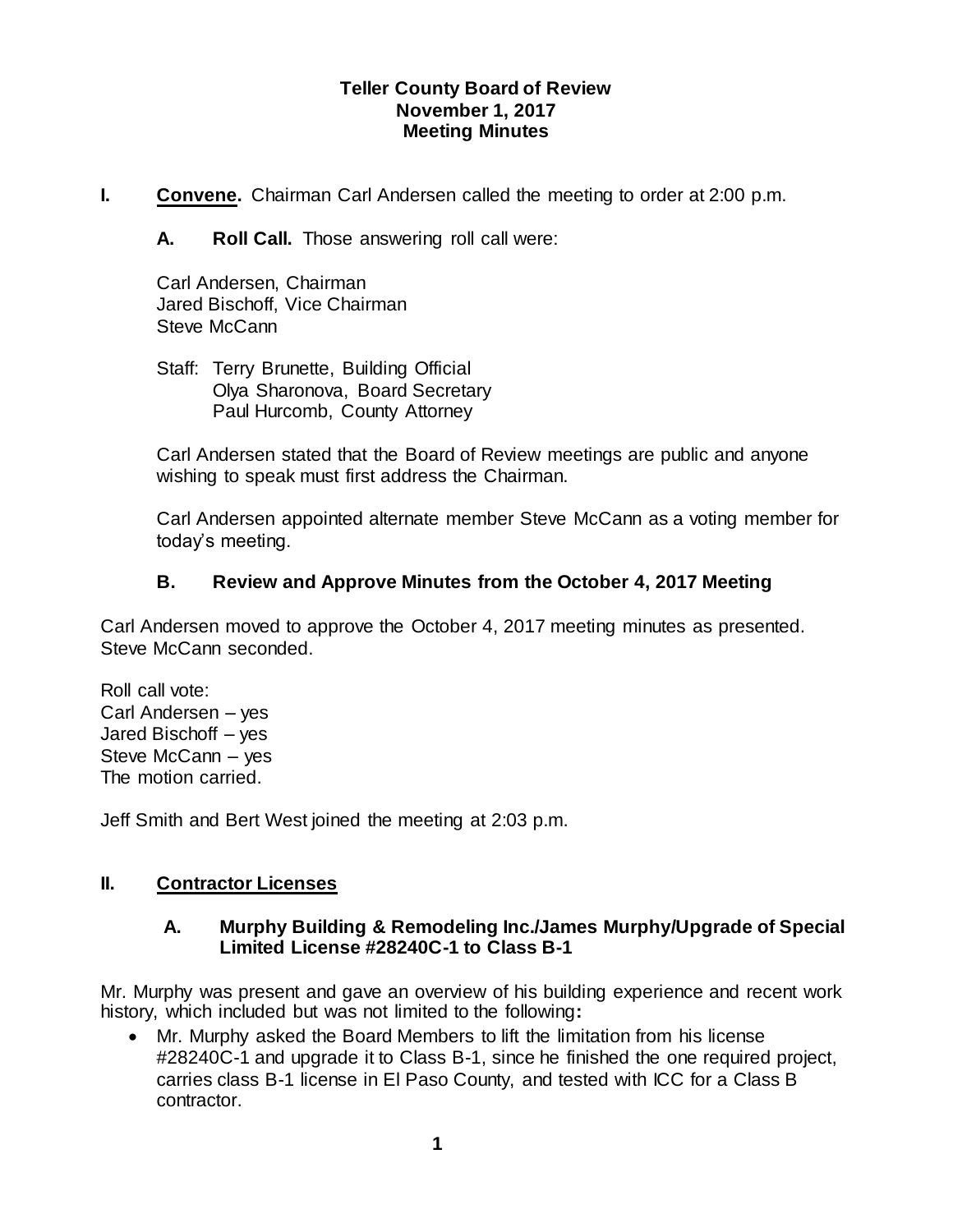- Mr. Murphy has an upcoming project that involves a 1,500 sq. ft. detached garage in Florissant with Morton Buildings
- His goal is to develop a partnership with Morton Buildings and take over the interior finish part of their metal houses construction.

Paul Hurcomb stated that the corporate records were in order with the Secretary of State.

There was further discussion between the applicant and the Board. The Board reviewed the submitted packet and asked Mr. Murphy clarifying questions.

 Members discussed the limitations of a Class B-1 License written in Teller County Building Code and the full description of Class C license with the applicant.

Carl Andersen opened this matter up for public comment. No public comment. Close public comment.

There was further discussion between the applicant and the Board.

- Terry Brunette discussed his staff report
- Mr. Murphy elaborated on his commercial projects history
- Members addressed the lack of workman's compensation insurance with the applicant
- The Board explained to the applicant that a Limited Class C License would be for one Class C project only and then he would need to come back before the Board after the completion for a review of the project and consideration of a full Class C license
- Mr. Murphy agreed to change his application to a Class C license and initialed this change on his application form

Because regular member Bert West arrived shortly after the meeting started, Carl Andersen rescinded the appointment of alternate member Steve McCann for the remainder of today's meeting because the Board of Review had the required three regular members present.

Bert West moved to grant Murphy Building & Remodeling Inc. with James Murphy as the examinee, a Limited Class C License for one Class C ground up project and to appear before the Board of Review after the completion of that project for an upgrade to a full Class C License. Carl Andersen seconded.

Roll call vote: Carl Andersen – yes Jared Bischoff – yes Bert West – yes The motion carried.

# **B. Continued: james pifer construction/James Pifer/Class C**

Mr. Pifer was present.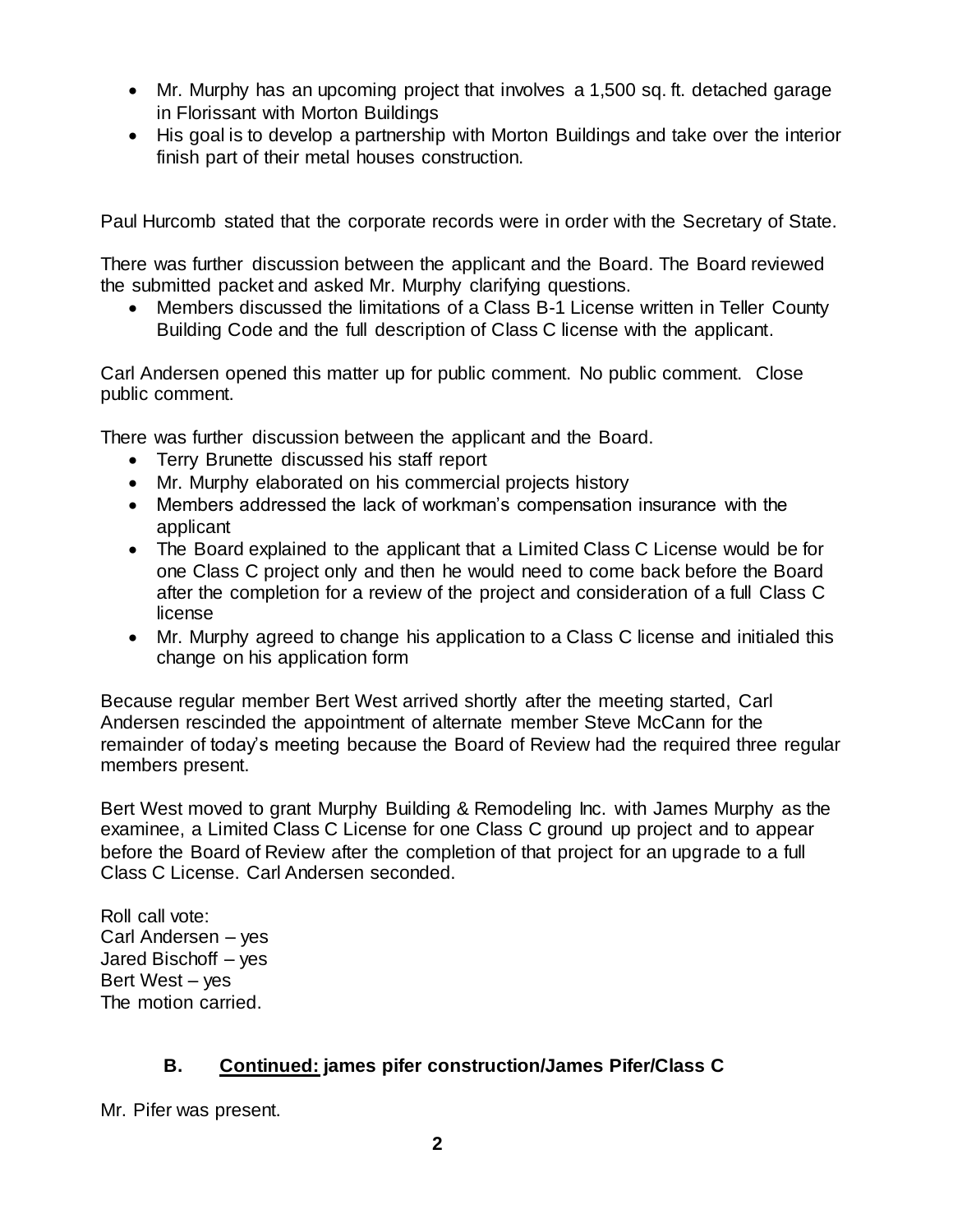There was a brief discussion between the applicant and the Board.

Terry Brunette presented his staff report with the findings of his inquiry into Mr. Pifer construction project in Woodland Park per the request of the board made on October  $4<sup>th</sup>$ , 2017 regular meeting. He stated that the Building Department supports granting a 'C' license to James Pifer.

Paul Hurcomb stated that the corporate records were in order with the Secretary of State.

Carl Andersen opened this matter up for public comment. No public comment. Close public comment.

Jared Bischoff moved to grant james pifer construction with James Pifer as the examinee a Class C license. Carl Andersen seconded.

Roll call vote: Carl Andersen – yes Jared Bischoff – yes Bert West – yes The motion carried.

### **III. Board Discussion**

### **A. Consider and recommend to the Teller County Board of County Commissioners proposed amendment to Article I – Board of Review C. Members of the Teller County Building Code.**

There was a discussion between the Board, Building Department Staff, and the County Attorney regarding the number of members of the Board of Review and the recent change to Article I.C.1 of the Building Code that set the number of regular members at three. The County Attorney read and discussed the specific language in C.R.S. § 30-28-206(1) regarding the number or members on a Board of Review.

Board discussed amending Article I.C.1 of the Building Code to read:

"The Board shall be appointed by the Board of County Commissioners of the County of Teller, and shall be composed of three (3) *or five (5)* regular members and up to four (4) alternate members."

Bert West moved to recommend to the Teller County Board of County Commissioners the proposed amendment to Article I.C.1 of the Building Code as stated in the discussion. Carl Andersen seconded.

Roll call vote: Carl Andersen – yes Jared Bischoff – yes Bert West – yes The motion carried.